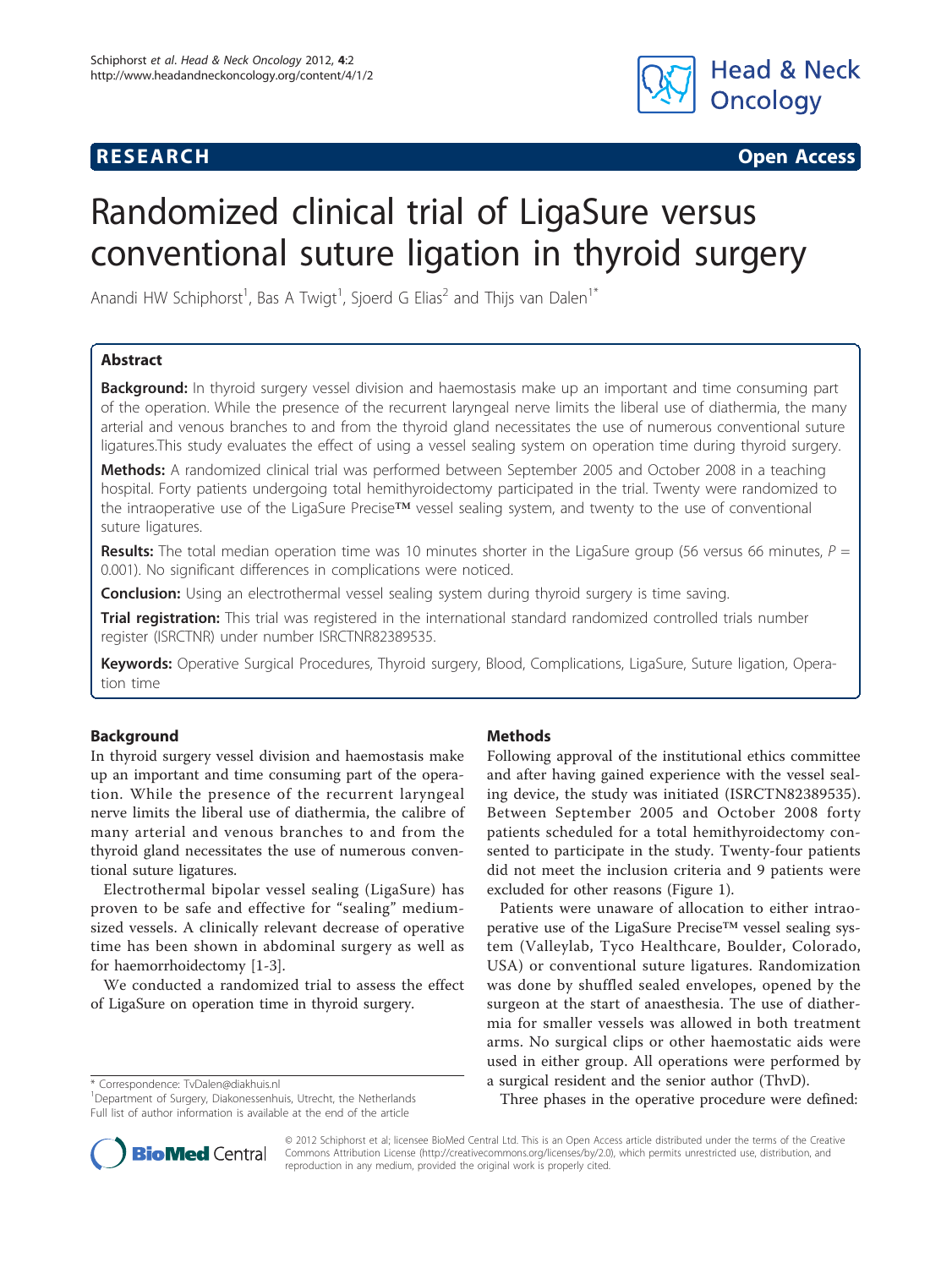<span id="page-1-0"></span>

I, Kochers skin incision, separation and undermining of the strap muscles, sealing of middle thyroid veins

II, ligation of the upper thyroid pole vessels and the ima veins, dissection of the lateral part of the gland to the isthmus and cleavage of the gland in the midline

III, haemostasis and closure.

The total operation time measured from the time of incision to the moment of skin closure was the primary endpoint of the study. The duration of the different phases of the operation, the number of sealed or ligated vessels, and postoperative complications (bleeding necessitating re-operation and recurrent laryngeal nerve palsy) were secondary endpoints.

Chi-square and Mann-Whitney U tests were performed to test differences between the groups (SPSS 11 (SPSS, Chicago, IL)). All tests were 2-sided with a 0.05 cut-off for statistical significance. Sample size was determined with PASS Power analysis software (NCSS, Kaysville, Utah, USA) using simulation; the study had a power of 0.85 to detect a 15 minutes difference in median total operation time given a 2-sided alpha of 0.05.

## **Results**

The median age of the patients was 47 years (22-82 years), there were more female patients (87, 5%). Age, gender, indication for surgical treatment and the

# Table 1 Patient characteristics

|                                               | LigaSure<br>$(n = 20)$ | Conventional<br>$(n = 20)$ | P        |
|-----------------------------------------------|------------------------|----------------------------|----------|
| Age (yrs); median (range)                     | 45 (23-<br>79)         | 49 (22-82)                 |          |
| Gender (male vs female)                       | 3:17                   | 2:18                       |          |
| Indication for operation (n)                  |                        |                            |          |
| Follicular neoplasm                           | 7                      | 9                          |          |
| Thyroid cyst/node                             | 8                      | 4                          |          |
| Suspicion of malignancy                       | 0                      | $\mathcal{P}$              | N.<br>S. |
| Complementary<br>hemithyroidectomy            |                        | 2                          |          |
| Multinodular goiter                           | 4                      | 3                          |          |
| Operated by resident as first surgeon<br>(% ) | 25%                    | 25%                        | N.<br>S. |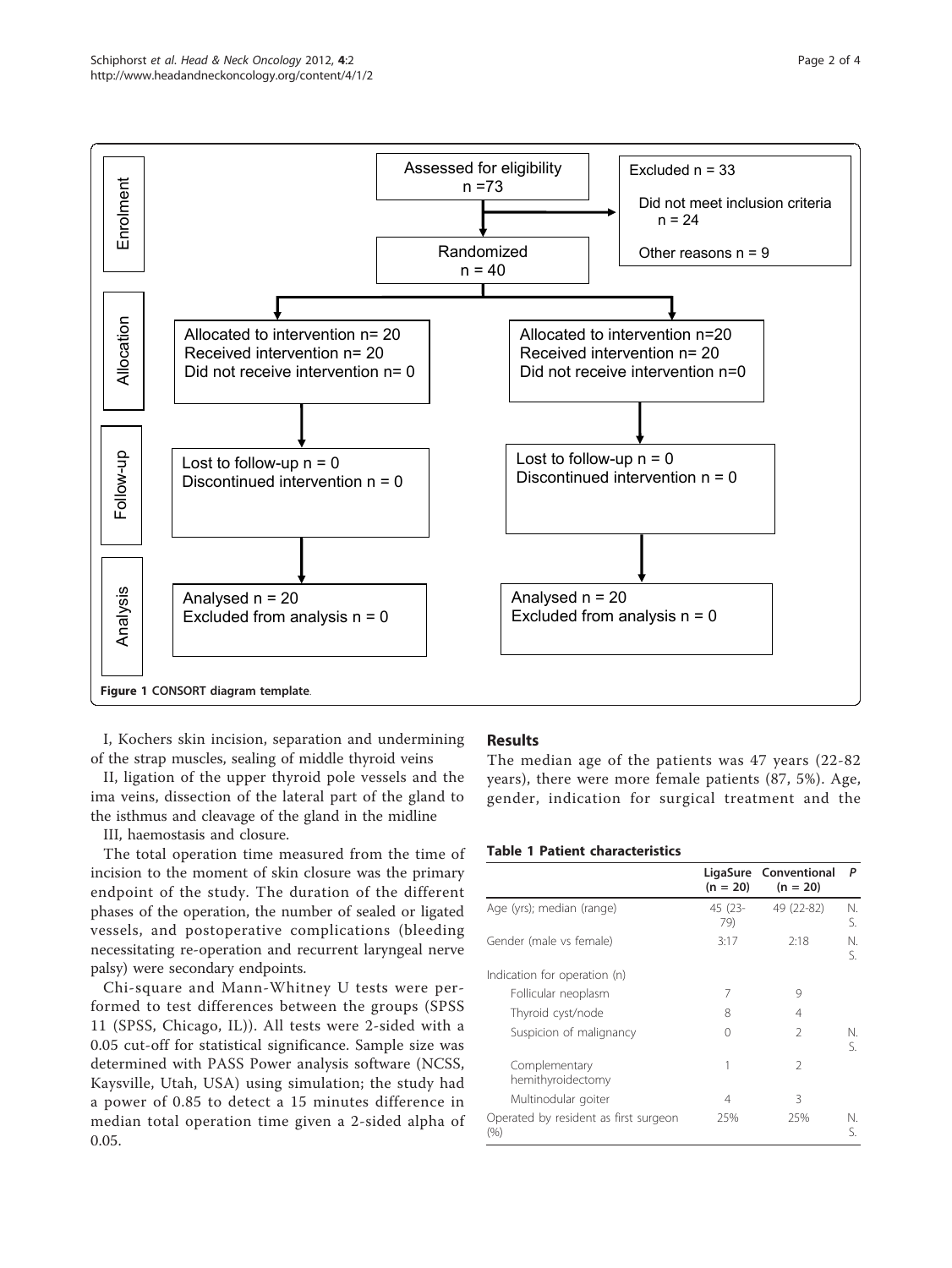| LigaSure   | Conventional | P          |
|------------|--------------|------------|
|            |              |            |
| 56 (37-70) | 66 (48-99)   | 0.001      |
|            |              |            |
|            |              |            |
| $16(9-20)$ | $17(12-28)$  | $N.S.^a$   |
| 29 (17-40) | 38 (21-50)   | < 0.001    |
| $12(7-26)$ | $11(7-16)$   | N.S.       |
|            |              |            |
| $1(0-3)$   | $1(0-4)$     | N.S.       |
| $14(8-32)$ | $8(3-12)$    | < 0.001    |
| 3          | $\mathbf{0}$ | N.S.       |
| $16(8-34)$ | $9(4-16)$    | < 0.001    |
| 2          | $\mathbf{0}$ | N.S.       |
|            | $(n = 20)$   | $(n = 20)$ |

operating surgeon (surgical resident or senior surgeon) were evenly distributed (Table [1](#page-1-0)).

The results of the study are listed in Table 2. The median total operation time was 10 minutes shorter in the LigaSure group (56 versus 66 minutes,  $P = 0.001$ ), amounting to a 15% decrease in total operative time over the 40 patients studied. Most time was saved during the second phase of the operation (29 versus 38 minutes,  $P < 0.001$ ). In the LigaSure group, significantly more vascular structures were sealed than in the conventional group ( $P < 0.001$ ).

No patient needed a reoperation for postoperative haemorrhage. Two patients in the LigaSure group suffered from transient recurrent laryngeal nerve palsy that resolved spontaneously in both patients after six and seven weeks respectively. This difference was not significant.

# **Discussion**

In this randomized trial a significant time saving effect of the LigaSure vessel sealing system was observed in thyroid surgery. A median 10 minutes were gained during hemithyroidectomy. As most of the time was saved during the actual dissection of the lobe, this would potentially result in a twenty minutes time saving when a total (bilateral) thyroidectomy is done.

The main weakness of the present study is the limited number of patients. Two other randomized trials with larger patient numbers have been published during the period of patient inclusion of the present study [[4,5\]](#page-3-0). In both trials a total, i.e. bilateral thyroidectomy, was done, and both studies reported a time saving effect when the LigaSure was used (see Figure 2). Saint Marc et al. concluded however that the time saving was clinically hardly relevant: 41 minutes when using the ligasure versus 49 when using conventional suture ligations [[5\]](#page-3-0). Although this absolute gain of approximately seven and a half minute does not appear to be clinically significant, the total operative time has to be taken into account. In their study, the reported operative time for a total (bilateral) thyroidectomy is extremely short and is not in line with other randomised or prospective studies, reporting